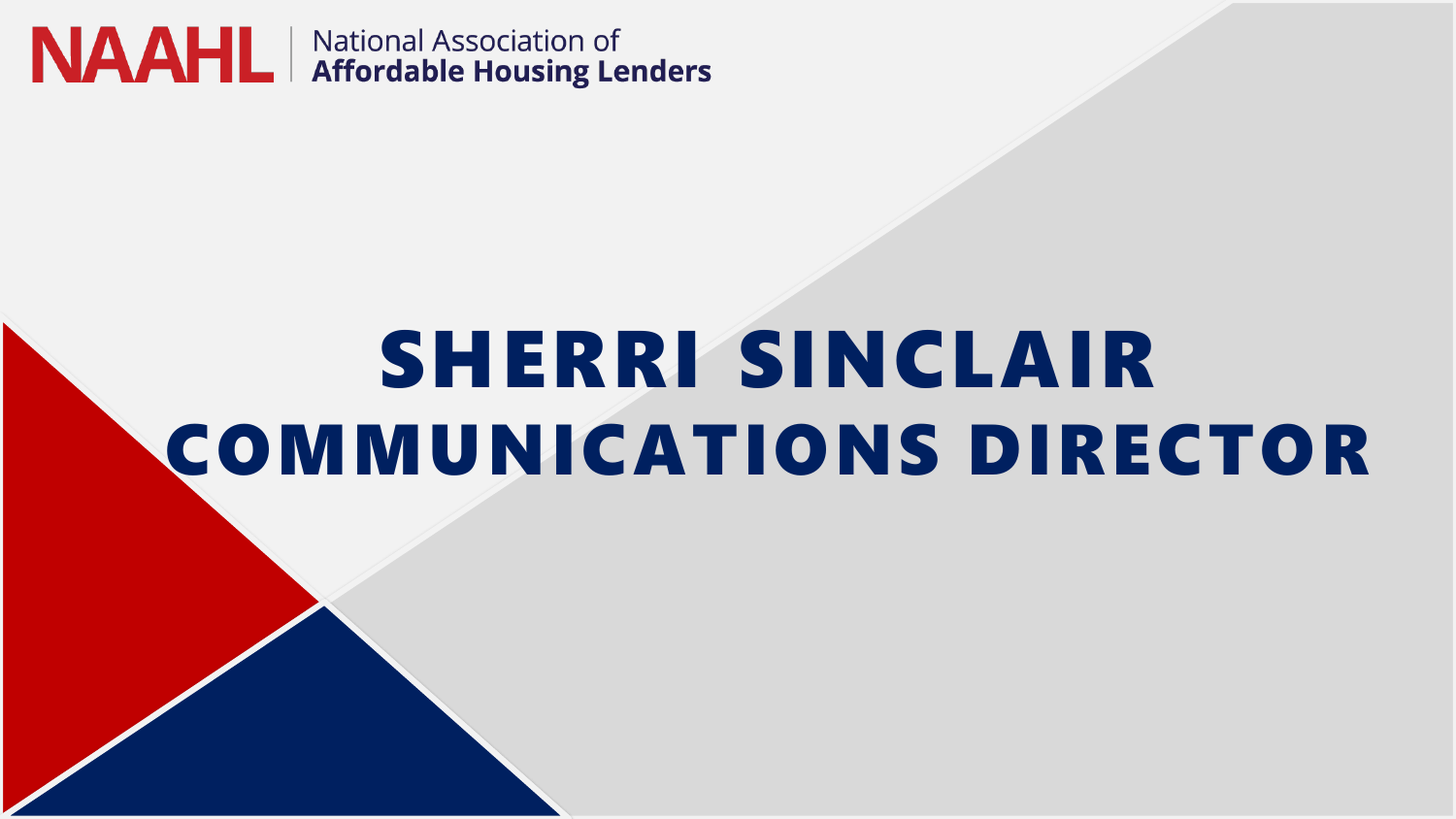## HAVE A PLAN IN PLACE

#### • **Define team roles & responsibilities**

- Who will oversee the crisis? i.e. Manager, Director, Vice President, etc.
- Who will conduct the social listening?
- Who will respond?

#### • **Define what counts as a crisis**

- What will impact your brand
- Review situation as a team and determine if you need to take action
- **E** Beware of internet trolls



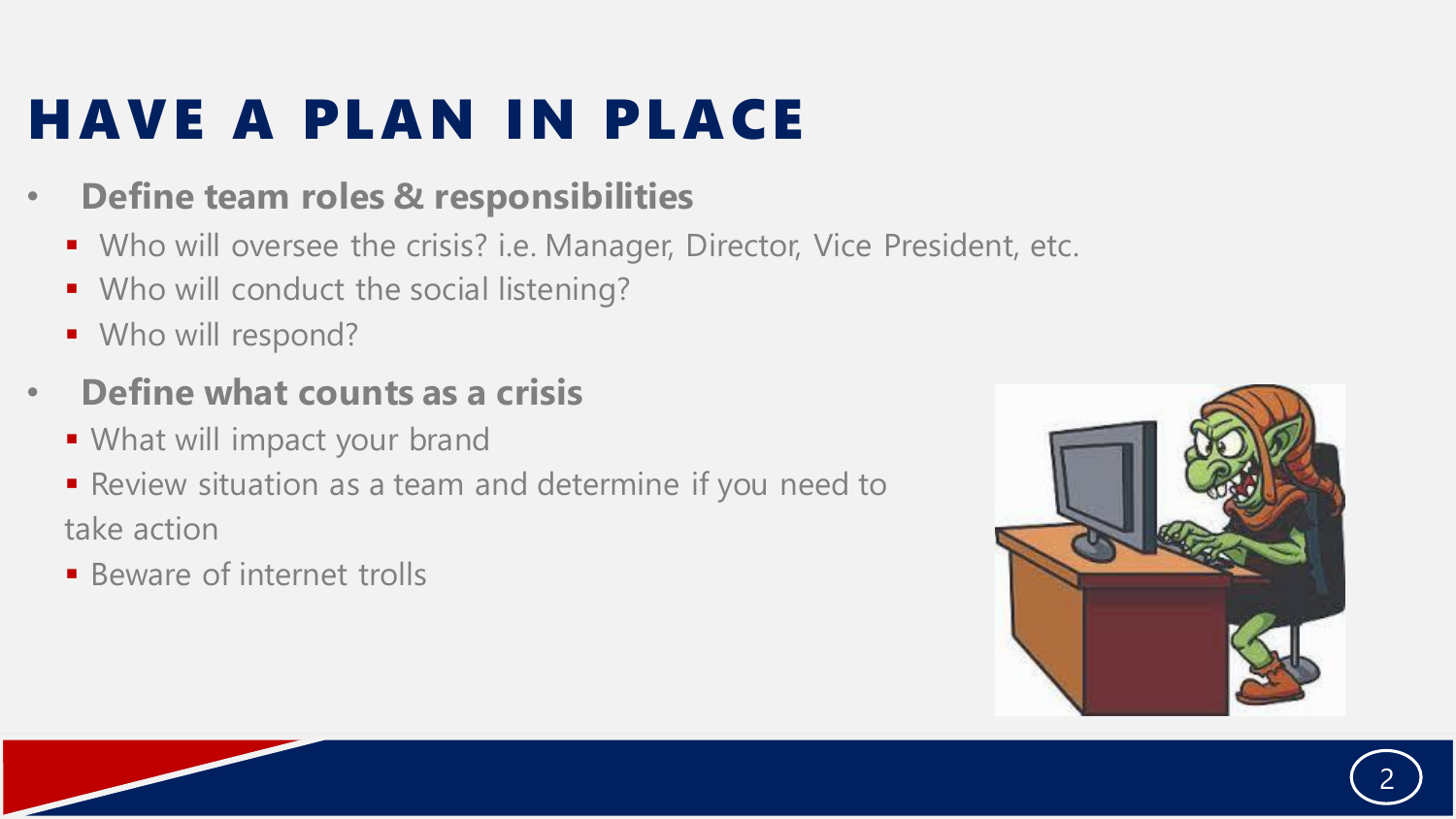## HAVE A PLAN IN PLACE

#### • **Build a social media crisis response plan**

- Create guidelines for identifying the type and magnitude of a crisis
- **•** Defines roles and responsibilities for the crisis team
- **.** Include up-to-date contact information for critical employees
- **Create approval processes for messaging posted on social media**
- **Draft any pre-approved external messages, images, or information**
- **•** Include a link to your social media policy or other information related to the issue
- **E** Analyze/evaluate your responses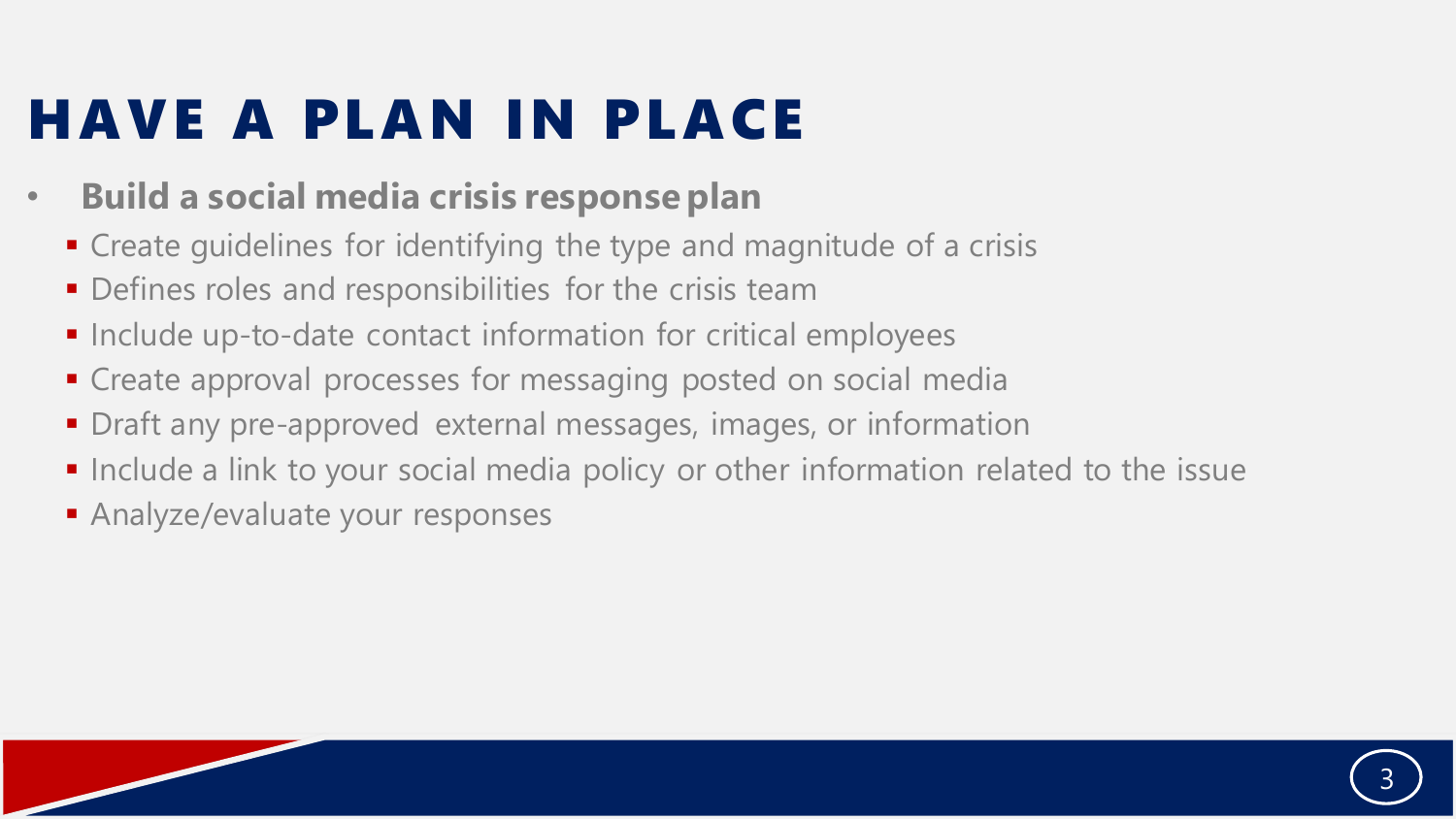#### UNITED AIRLINES

This is an upsetting event to all of us here at United. I apologize for having to re-accommodate these customers. Our team is moving with a sense of urgency to work with the authorities and conduct our own detailed review of what happened. We are also reaching out to this passenger to talk directly to him and further address and resolve this situation.

- Oscar Munoz, CEO, United Airlines

United O @united · Apr 10 United CEO response to United Express Flight 3411. pic.twitter.com/rF5gNIvVd0

####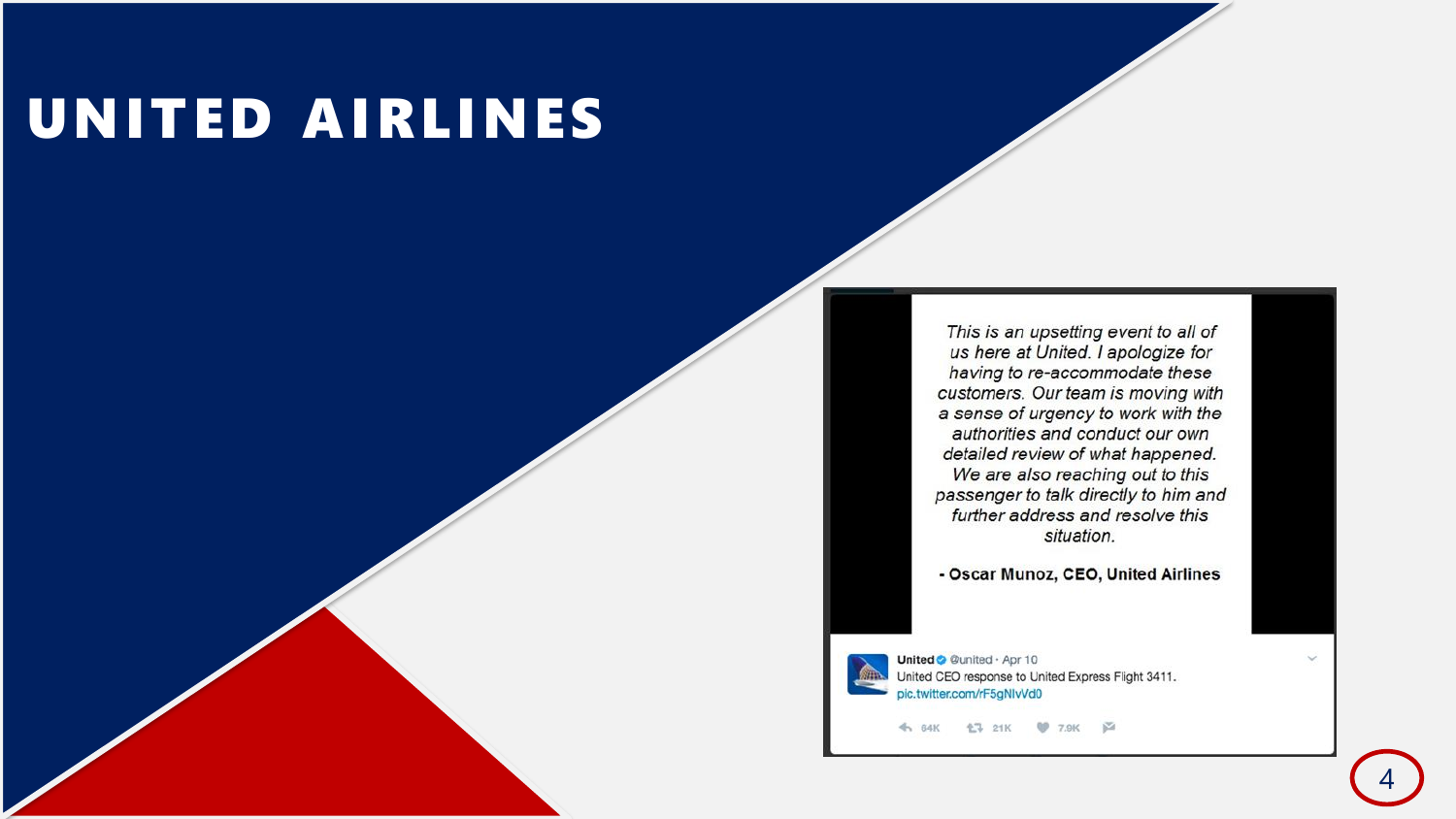### UNITED AIRLINES

**Dave Cindrich @capcindrich** 

 $2 +$  Follow

 $\sim$ 

@Reflog\_18 Continental Airlines pilot vs United Airlines pilot:



333 109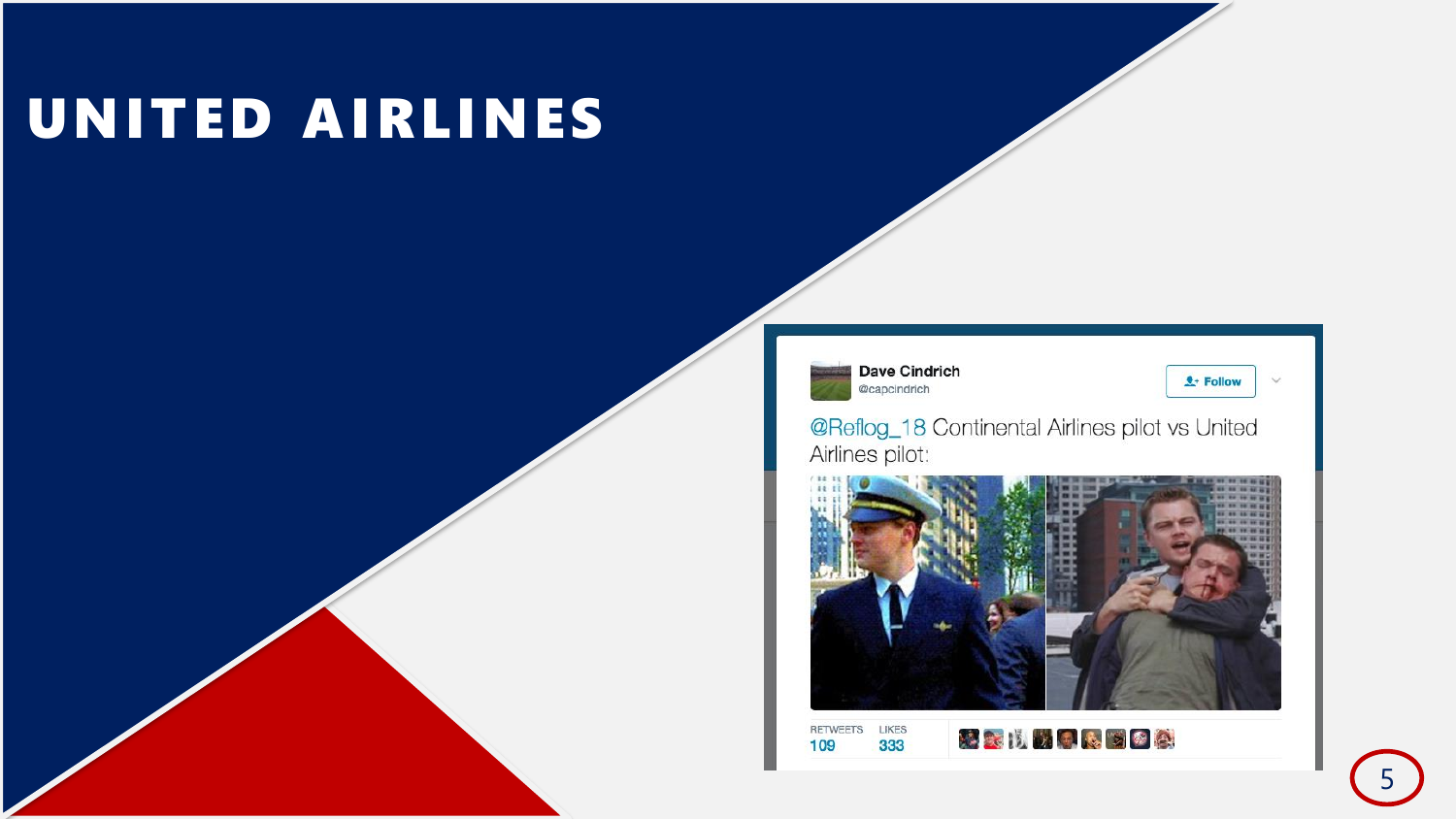### ADIDAS



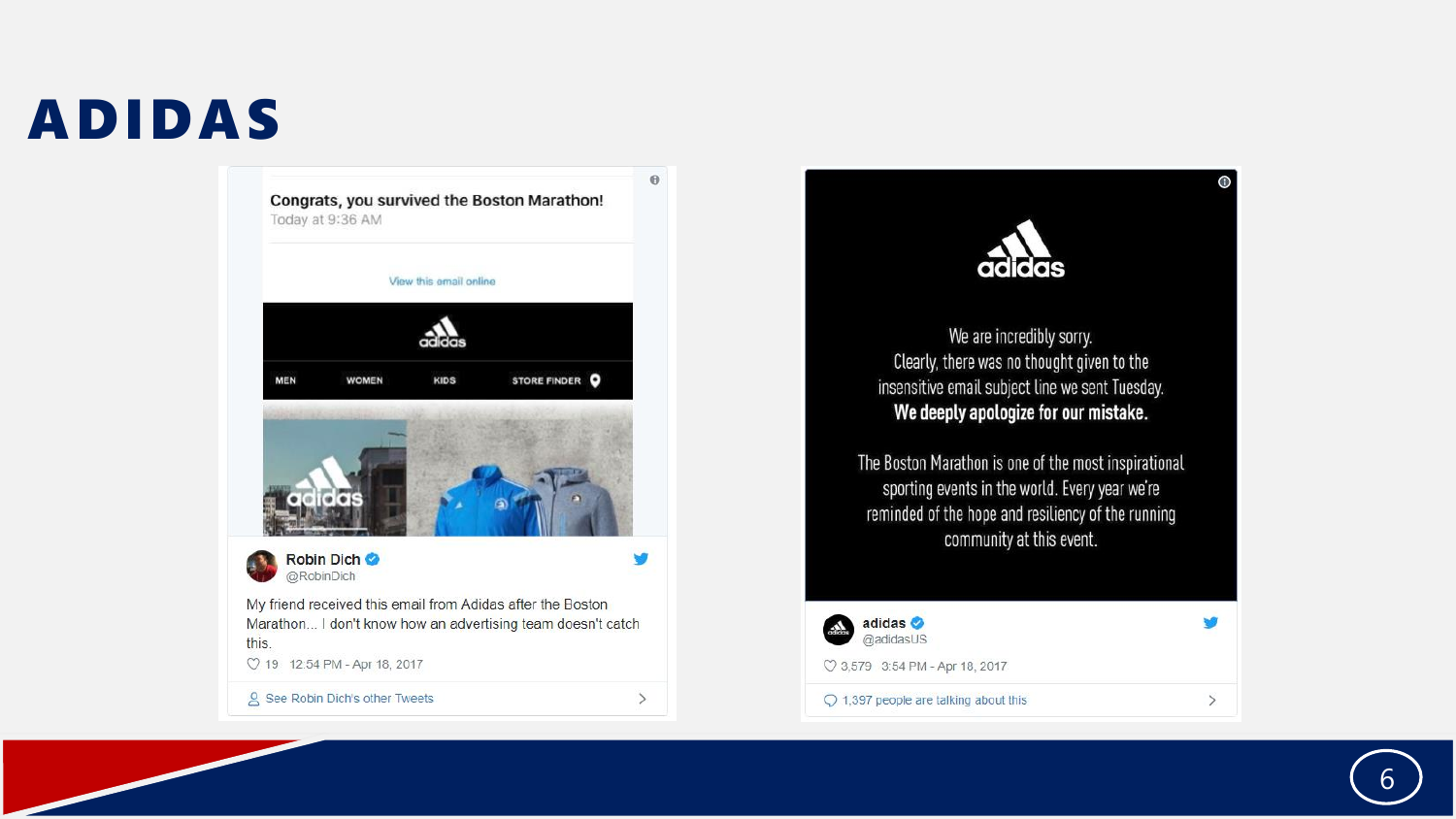#### SOUTHWEST AIRLINES

#### **Southwest Airlines** July 22  $@$

Southwest Airlines confirms emergency responders at New York's LaGuardia airport are assisting with an evacuation of #flight345 after the Boeing 737 arrived this evening from Nashville. We will provide further details when available.

#### Like - Comment - Share  $\n <sup>2</sup>$  1,151 4,987 people like this. Top Comments + Write a comment... I love that Southwest actually comes out<br>and tells us first without waiting for pressure from the media. Like · Reply ·  $\triangle$  449 · July 22 at 6:33pm via mobile  $\Box$  5 Replies y I was on the flight and would like to say that so far we are all okay! Thanks for the prayers! Like · Reply · < 725 · July 22 at 6:34pm via mobile  $\Box$  32 Replies View more comments 2 of 652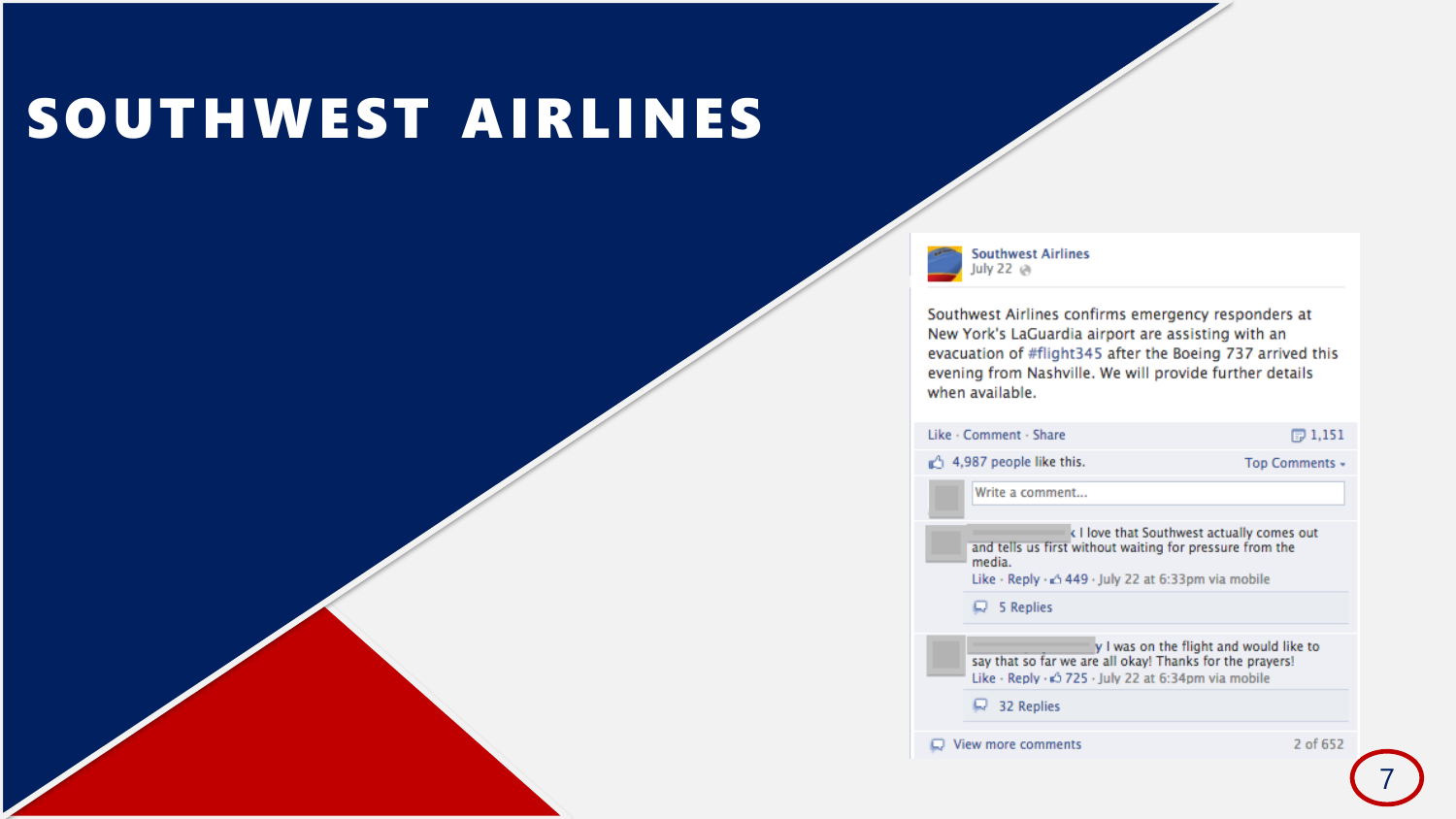## RESPONDING TO A CRISIS

#### • **Practice social listening**

- Monitor keywords and hashtags
- Set up Twitter and Facebook search operators on tools such as Sprout Social or Hootsuite to alert you of a potential issue.
- **Be sure to turn off any scheduled messages/posts**
- **Never delete negative comments**
- **Implement your social media crisis response plan**

8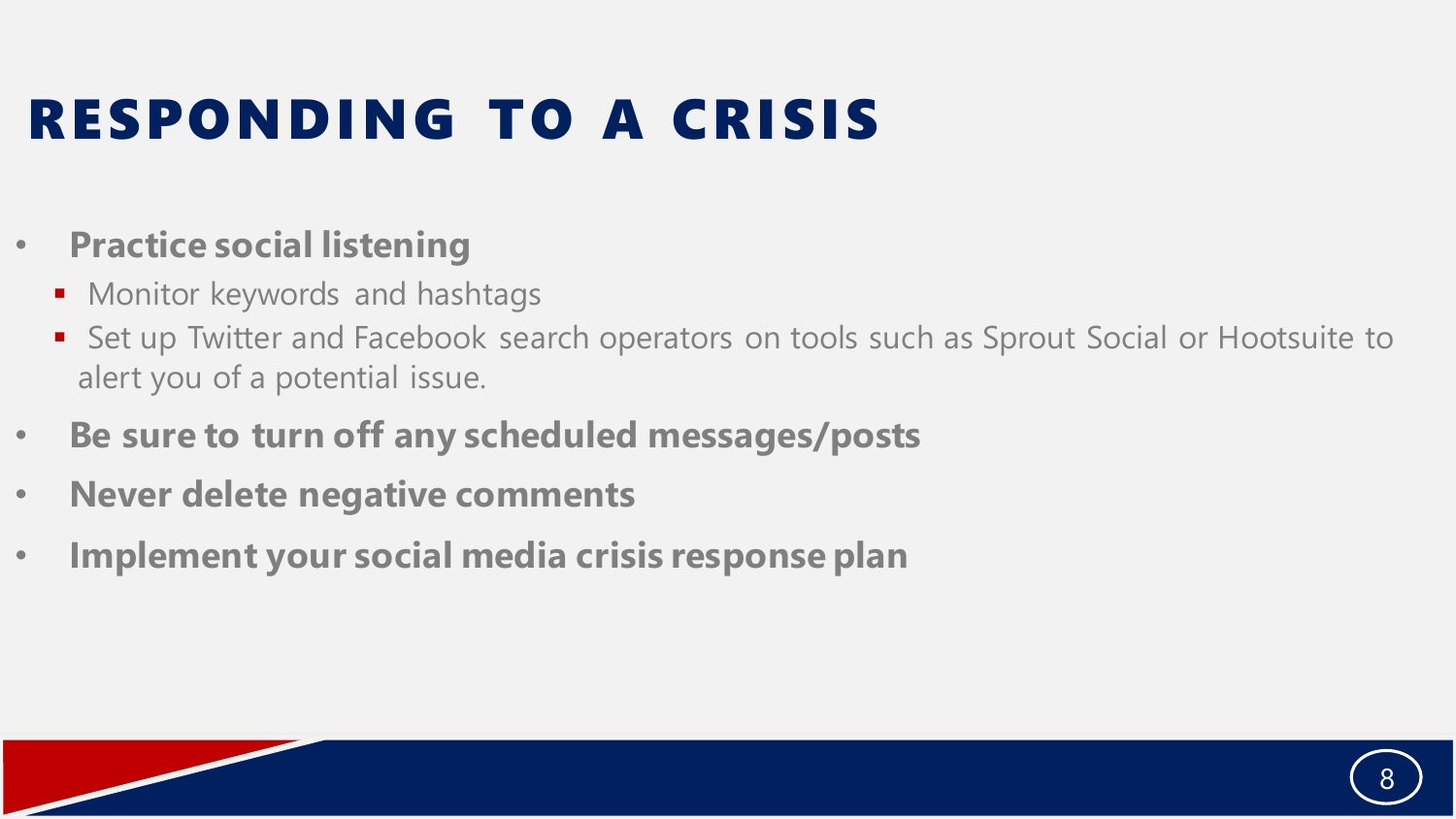## RESPONDING TO A CRISIS

- **Take ownership of the situation**
	- Be honest, authentic, and transparent
- **Use the appropriate emotions to apologize**
- **Respond quickly**
- **Give your followers/audience updates**
- **Messages should be short and to the point**
	- Messages should be designed to diminish concerns among followers
- **Engage with audience but don't argue**
- **A key consistent message should be shared on all platforms**